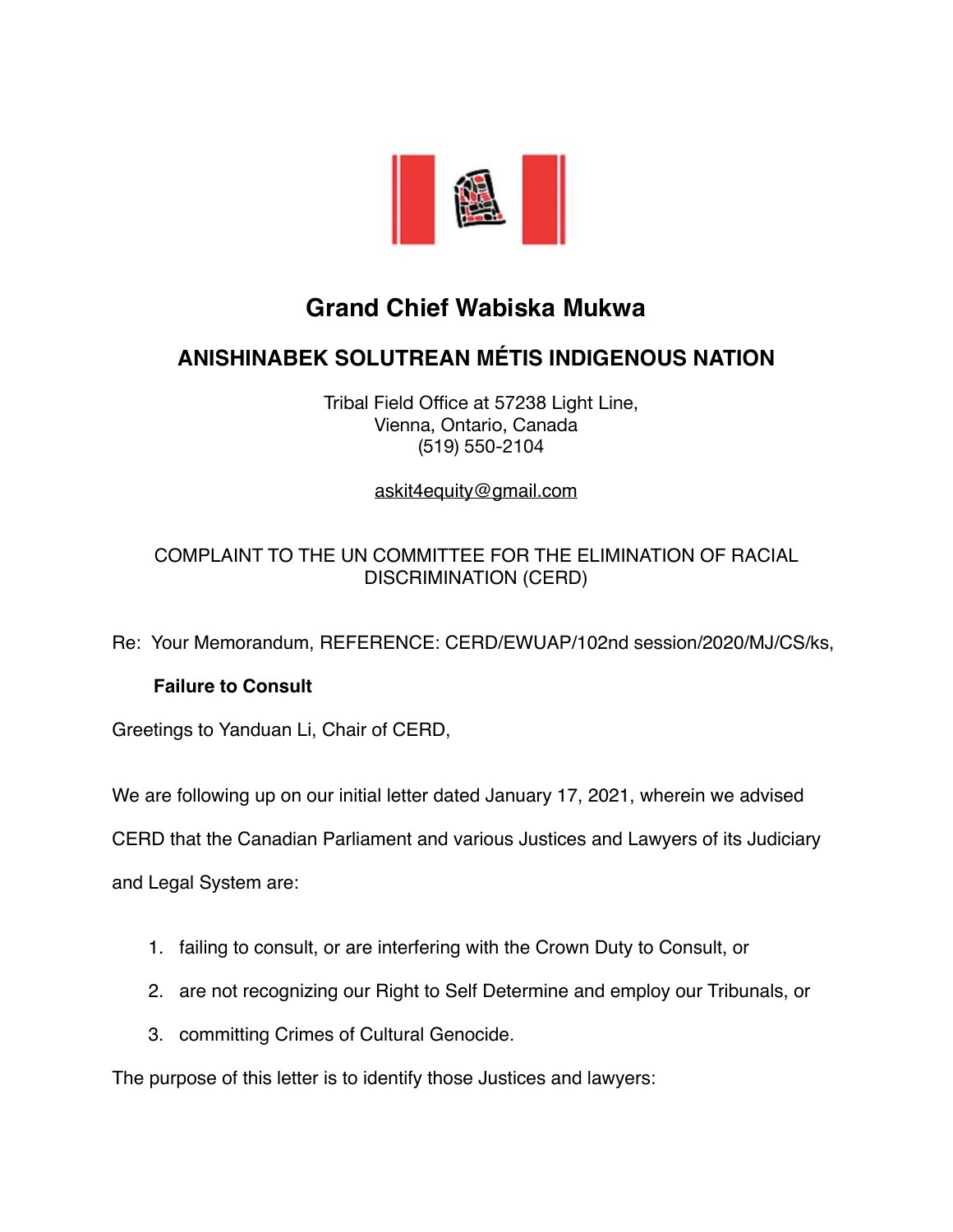## JUSTICES OF THE SUPERIOR COURT WHO FAILED TO ORDER CONSULTATION

| 1.                       | Justice Fred L. Myers         |          | Toronto |           |                  |  |
|--------------------------|-------------------------------|----------|---------|-----------|------------------|--|
| 2.                       | Justice Jane Ferguson.        |          | Toronto |           |                  |  |
| 3.                       | <b>Justice Pierre Labrie</b>  | Montreal |         |           |                  |  |
| 4.                       | Justice Lyne Decarie          | Montreal |         |           |                  |  |
|                          | 4 A. Justice Lacelle          |          |         |           |                  |  |
|                          | 4. B. Chief Justice Morawetz. |          | Toronto |           |                  |  |
|                          | 4 C. Justice Gomery. Ottawa   |          |         |           |                  |  |
|                          | 4 D. Justice Akbarali.        |          | Toronto |           |                  |  |
|                          | 4 E. Justice Campbell.        |          |         |           | <b>St Thomas</b> |  |
|                          | 4 F. Justice Sweeny.          |          |         |           | Simcoe           |  |
|                          | 4 G. Justice Frankel.         |          |         | Vancouver |                  |  |
| <b>ONCA. Toronto</b>     |                               |          |         |           |                  |  |
|                          | 4 H Hourigan                  |          |         |           |                  |  |
|                          | 4 I. Trotter                  |          |         |           |                  |  |
|                          | 4 J. Julie Thorburn           |          |         |           |                  |  |
| 4                        | Kathleen Feldman              |          |         |           |                  |  |
|                          | 4 L. Lauwers                  |          |         |           |                  |  |
| 4 M. Hae. Harvison Young |                               |          |         |           |                  |  |
|                          | 4 N. Michel Fairburn          |          |         |           |                  |  |
|                          | 4 O. Roberts                  |          |         |           |                  |  |
|                          | 4 P. MacPherson               |          |         |           |                  |  |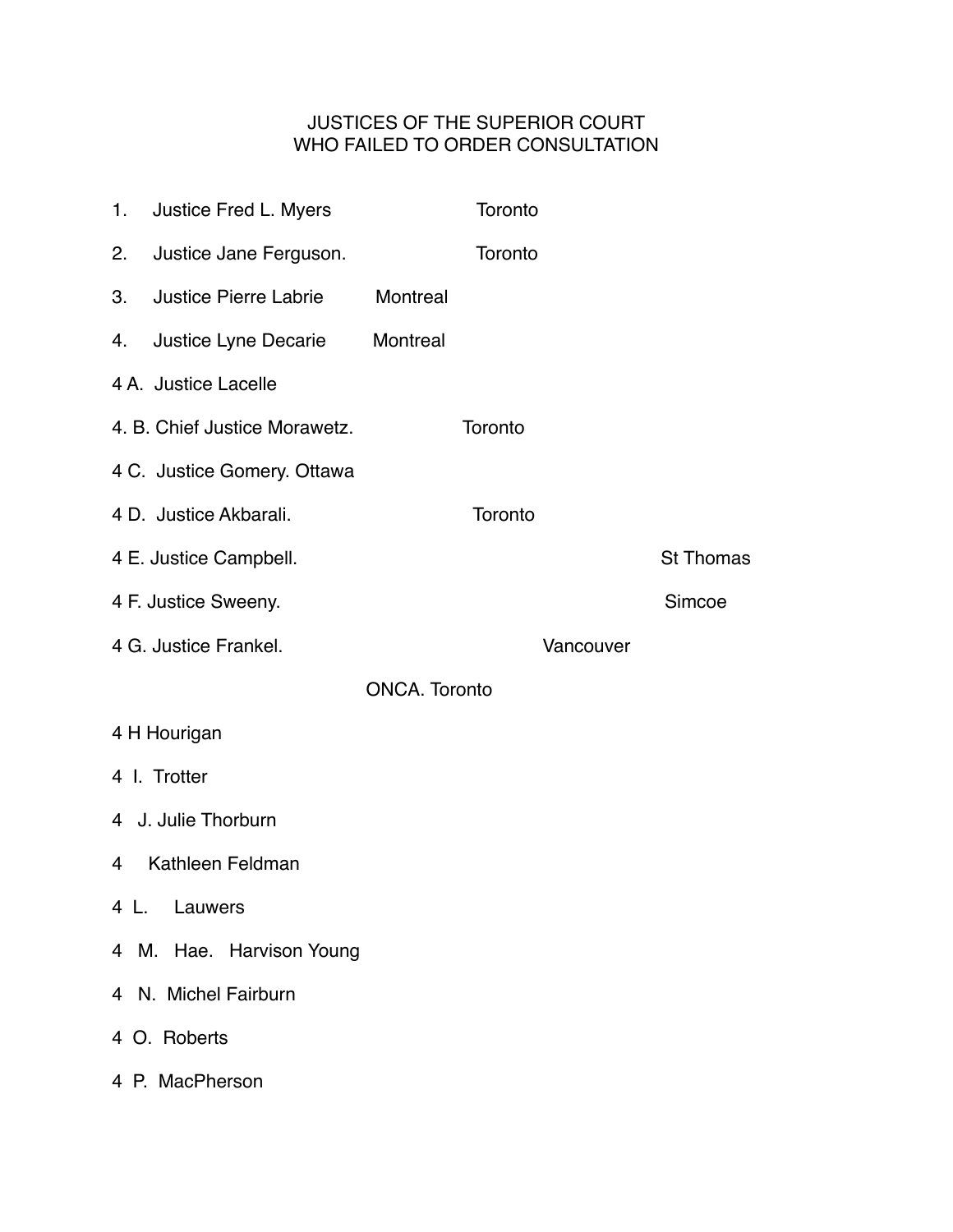## CROWN MEMBERS OF THE BAR

- 5. Federal Crown Beverly Bly
- 6. Federal Crown Taylor Andreas
- 7. Federal Crown Dan Luxat
- 8. Federal Crown Jacob Pollice
- 9. Provincial Crown Thomas Lipton
- 10. Provincial Crown Kisha Chatterjee
- 10 A. Tsang

## JUSTICES OF THE QUEBEC COURT OF APPEAL WHO FAILED TO RECOGNIZE OUR INDIGENOUS TRIBUNAL

- 11. Justice Robert Mainville
- 12. Justice Lucie Fournier
- 13. A Justice Patrick Healy

#### JUSTICES OF THE QUEBEC PROVINCIAL COURT WHO FAILED TO RECOGNIZE OUR INDIGENOUS TRIBUNAL

13 B. Dupras

## MEMBERS OF THE BAR WHO COMMITTED CULTURAL GENOCIDE OF KIDNAPPING

- 13. B Patrick Santini. Ottawa
- 14. Kristen Crain. Ottawa
- 15. Cheryl Hess. Ottawa
- 16. Tracy Engelking (now a Superior Court Justice in Ottawa)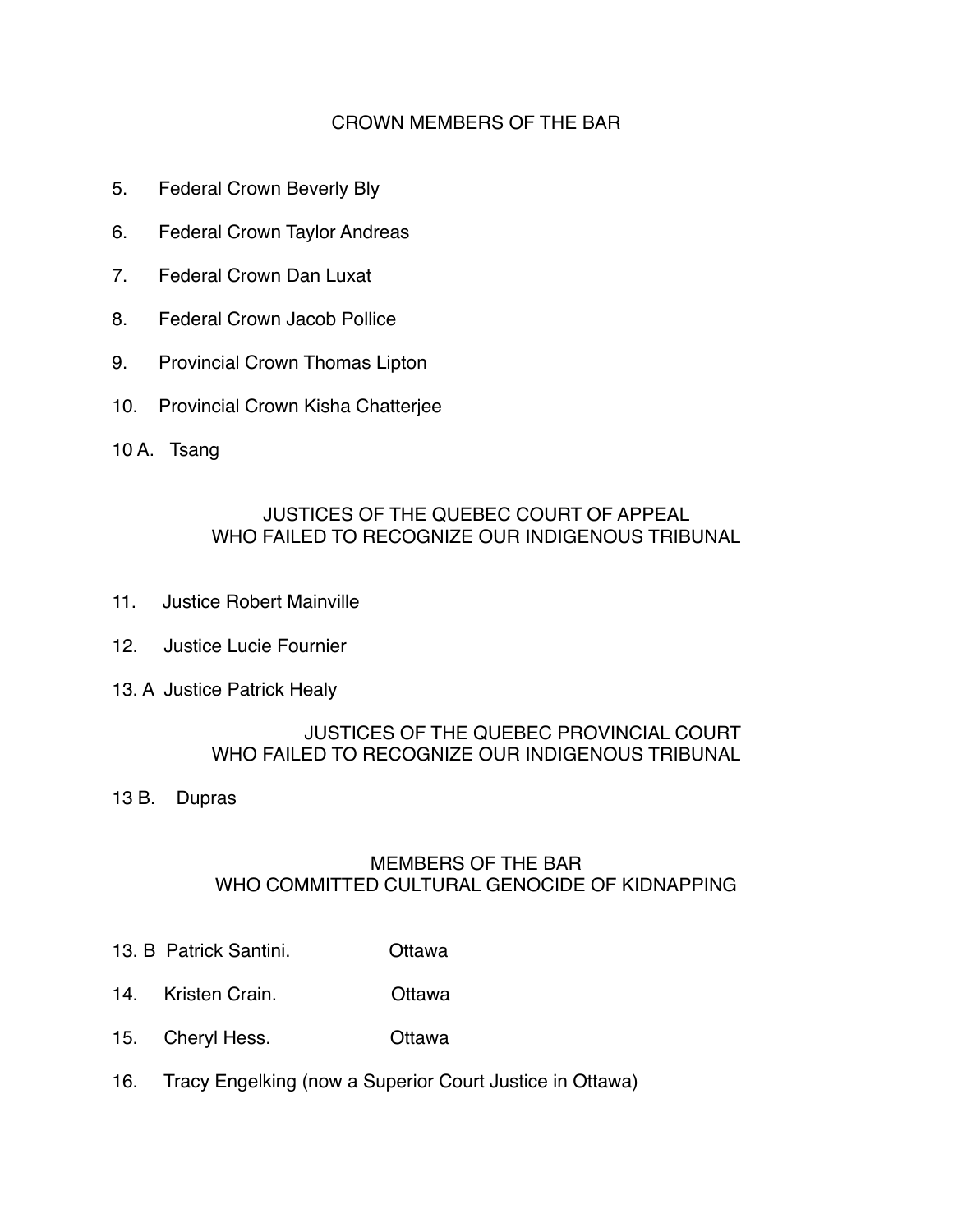## PPSC LAWYERS WHO INTERFERED WTH THE DUTY TO CONSULT

- 17. Frederic Hivon. Montreal
- 18. Marie-Eve Trudel. Montreal
- 19. Suzanne Manery

#### MEMBERS OF THE BAR WHO INTERFERED WTH THE DUTY TO CONSULT

- 20. Michael Myers. Toronto
- 21. Michael Kestenberg. Toronto
- **22. Michael Cassone.** London
- **23. Natalie Guertin.** Montreal

#### **Employees of the Registrar who have blocked ASMIN Submissions**

| 24. Daniel Marentic.      | <b>Toronto ONCA</b> |  |
|---------------------------|---------------------|--|
| 25. Sandra Theroulde.     | <b>Toronto ONCA</b> |  |
| 26. Debnath Falguni.      | <b>Toronto ONCA</b> |  |
| 26. A. Scace              | <b>Toronto ONCA</b> |  |
| 27. Roger Bilodeau (SCC). |                     |  |

Justices who failed to appear via Subpoena

Richard Wagner SCC. **Canadian Control Citawa**